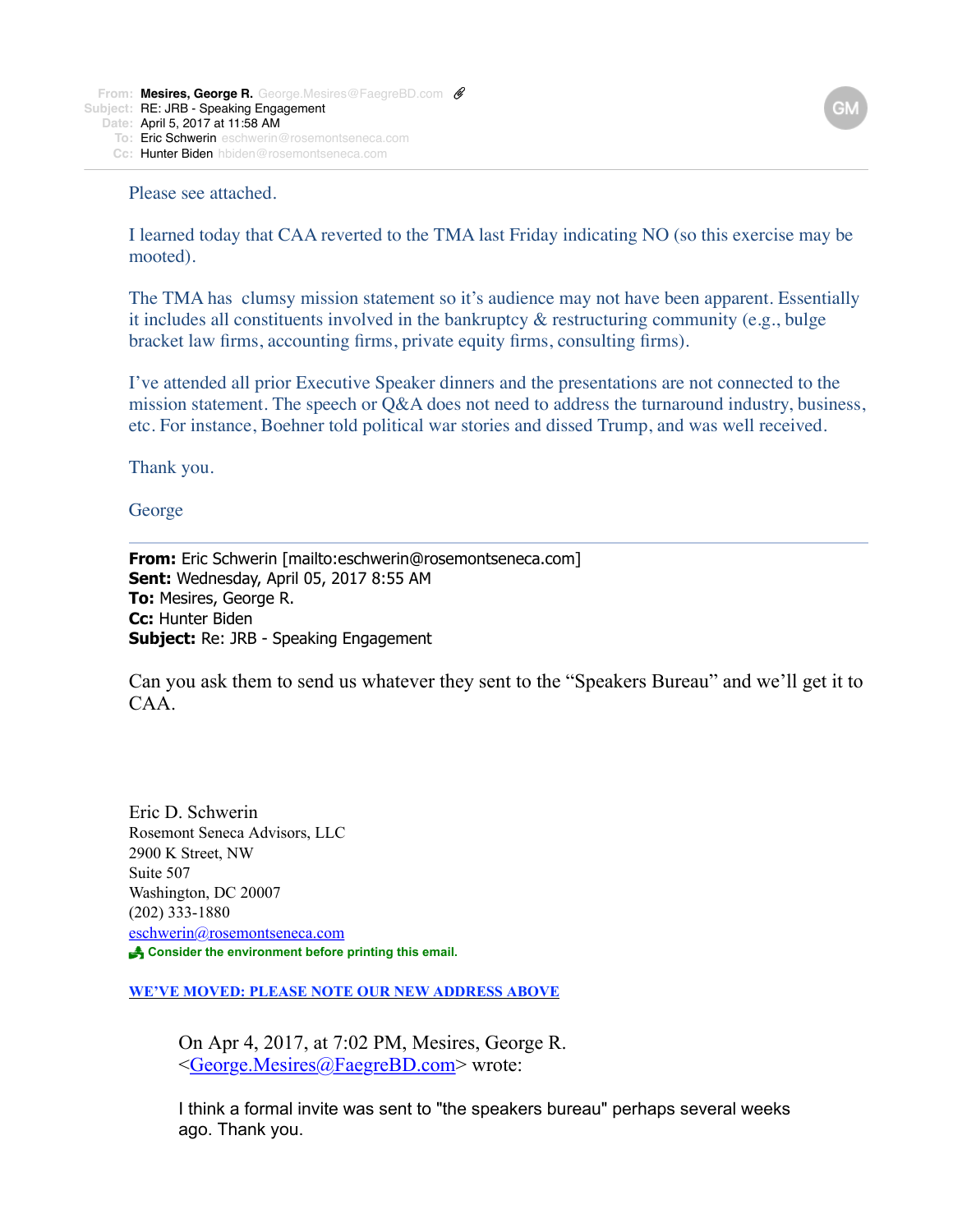George R. Mesires *Partner* [george.mesires@FaegreBD.com](mailto:george.mesires@FaegreBD.com) [Download vCard](http://www.faegrebd.com/vcard/george.mesires.vcf) D: [+1 312 356 5101](tel:+1%20312%20356%205101) | M: [+1 312 972 4151](tel:+1%20312%20972%204151)

## **[Faegre Baker Daniels LLP](http://www.faegrebd.com/)**

[311 S. Wacker Drive | Suite 4300 | Chicago, IL 60606, USA](x-apple-data-detectors://10/1)

On Apr 4, 2017, at 6:01 PM, Eric Schwerin [<eschwerin@rosemontseneca.com](mailto:eschwerin@rosemontseneca.com)> wrote:

George, we can get this to the right place. If we need a formal invite we'll let you know.

Eric D. Schwerin [eschwerin@rosemontseneca.com](mailto:eschwerin@rosemontseneca.com)

Sent from my iPhone

On Apr 3, 2017, at 8:05 PM, Mesires, George R. [<George.Mesires@faegrebd.com>](mailto:George.Mesires@faegrebd.com) wrote:

> Eric and Hunter – see my original email below. Thank you! George

**From:** Mesires, George R. **Sent:** Friday, March 31, 2017 3:08 PM **To:** R. Hunter Biden ([hbiden@rosemontseneca.com](mailto:hbiden@rosemontseneca.com)) **Subject:** JRB - Speaking Engagement

Hunt - The Chicago Chapter of the Turnaround Management Association wants your Dad to speak at its annual speakers forum on Nov. 20, 2017.

My understanding is that the TMA submitted a request through the Speakers Bureau but have not yet heard a response.

Should this invitation be addressed somewhere else? Can you let me know who I can follow up with ?

Prior speakers include:

- 2016 John Boehner
- 2015 Robert Gates/Leon Panetta
- 2014 Mitt Romney
- 2013 Tim Geithner
- 2012 Hank Paulson
- 2011 Condi Rice
- 2010 Tony Blair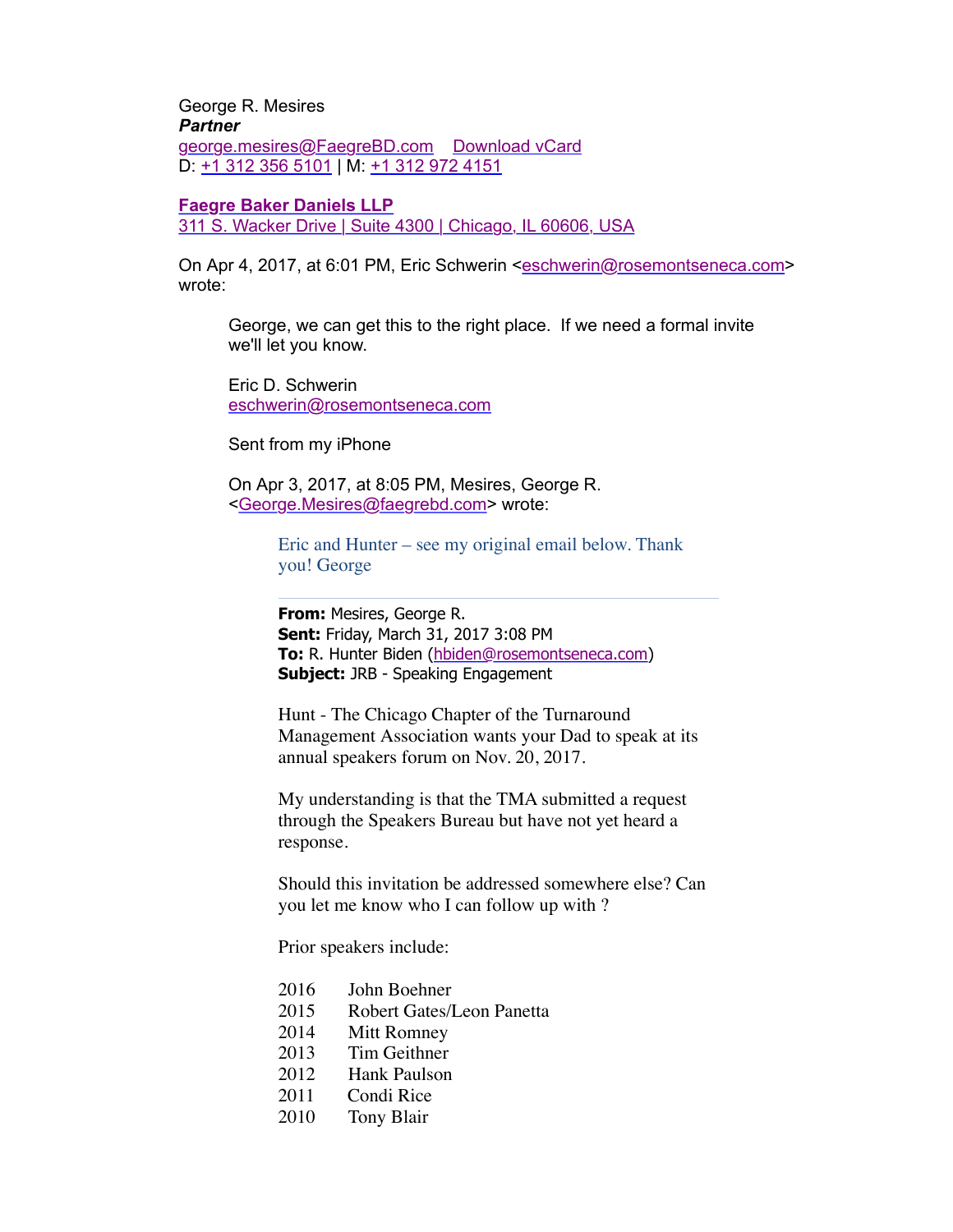George

George R. Mesires *Partner* [george.mesires@FaegreBD.com](mailto:george.mesires@FaegreBD.com) [Download vCard](https://www.faegrebd.com/vcard/george.mesires.vcf) D: +1 312 356 5101 | M: +1 312 972 4151

## **[Faegre Baker Daniels LLP](https://www.faegrebd.com/)**

311 S. Wacker Drive | Suite 4300 | Chicago, IL 60606, USA





CAA Firm Offer\_…en.doc Downloading…

ESF2017\_PitchS heet\_V2.pdf Unable to download attachment.